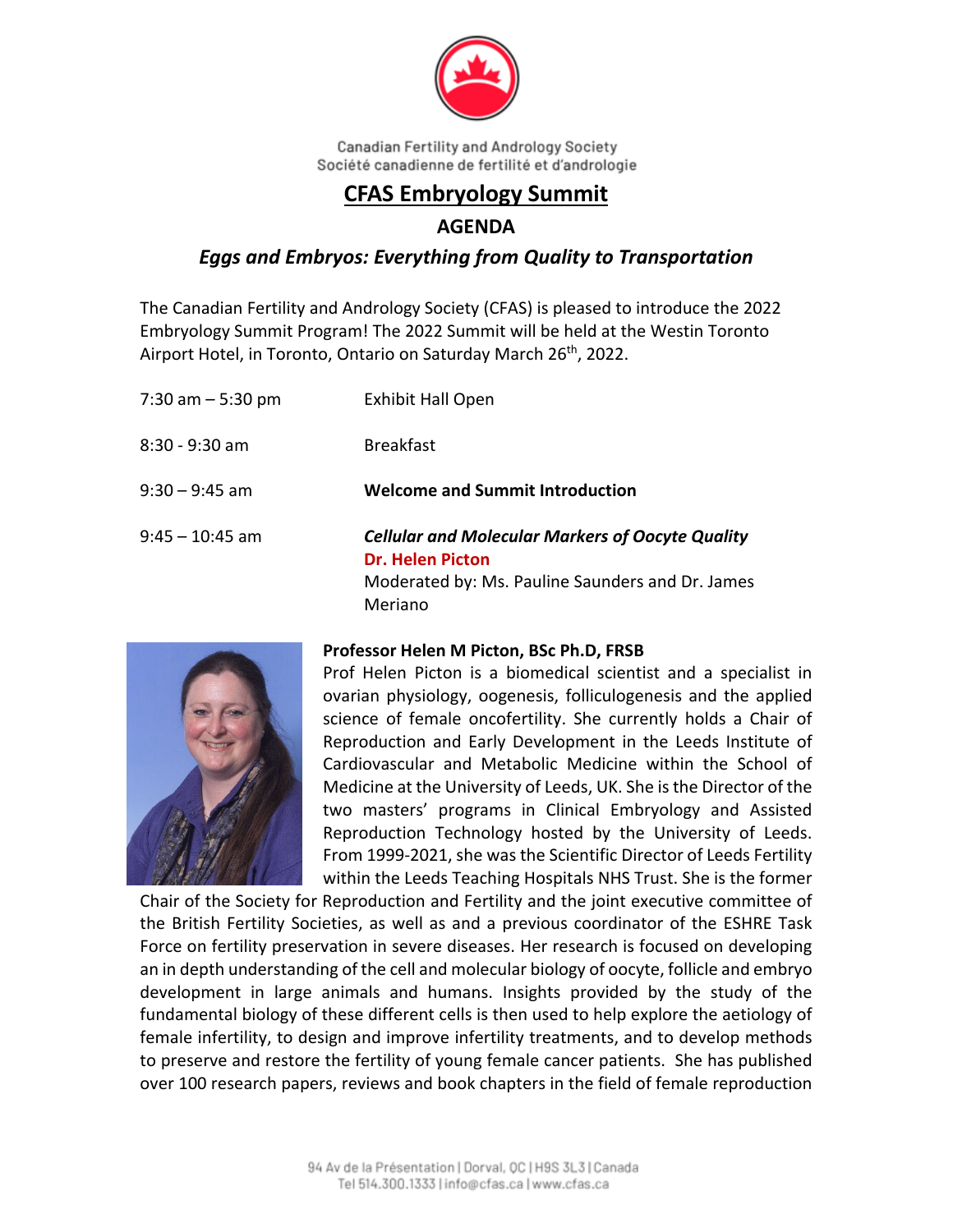

and fertility.

#### *Cellular and Molecular Markers of Oocyte Quality*

 $10.45$   $11.15$  am  $11$ calth Break

Learning Objectives:

- Define and understand of the concept of oocyte quality and its importance to infertility treatment.
- Identify morphological, cellular, subcellular, metabolic and molecular indices of oocyte quality.
- Explore how measurements of markers of oocyte quality can be used to improve treatment outcome

| $10.43 - 11.13$ dill  | <b>NEAILII DI EAK</b>                                                                                                                                              |
|-----------------------|--------------------------------------------------------------------------------------------------------------------------------------------------------------------|
| 11:15 am $-$ 12:15 pm | <b>Transport of Gametes and Embryos: In, Out and Around</b><br>the UK<br><b>Dr. Rachel Gregoire</b><br>Moderated by: Ms. Pauline Saunders and Dr. James<br>Meriano |
|                       | Dr. Rachel Gregoire, Ph.D                                                                                                                                          |



## **Dr. Rachel Gregoire, Ph.D**

Rachel has worked in the field of embryology for 23 years, starting her clinical training at Ninewells Hospital, Dundee Scotland where she completed a PhD in Developmental Science focusing on glucose metabolism in late human embryonic and fetal development. In 2008 she moved to the Hewitt Fertility Centre Liverpool, one of the UK's largest assisted conception providers, as Senior and then Lead Clinical Embryologist. In 2014 she worked with Glasgow Royal

Infirmary as a Consultant Embryologist and HFEA Person Responsible where she led the scientific service in delivering cutting edge techniques and achieved a significant improvement in clinical and laboratory success rates. In 2017 Rachel returned to the Hewitt Fertility Centres in Liverpool and Knutsford as the Scientific Director and HFEA Person Responsible, where she continues to strive for excellence in laboratory techniques, and in clinical and laboratory success rates. The Hewitt Centres are leaders in the provision of training for future Reproductive Scientists and currently support both Andrology and Embryology students through their clinical training. Rachel is passionate about the training and professional development of Reproductive Scientists, supporting the academic and clinical Reproductive Scientists of the future, and is Co‐Chair for the Association of Reproductive and Clinical Scientists (ARCS) Education SIG who develop and provide all training opportunities available for the ARCS membership. Rachel is also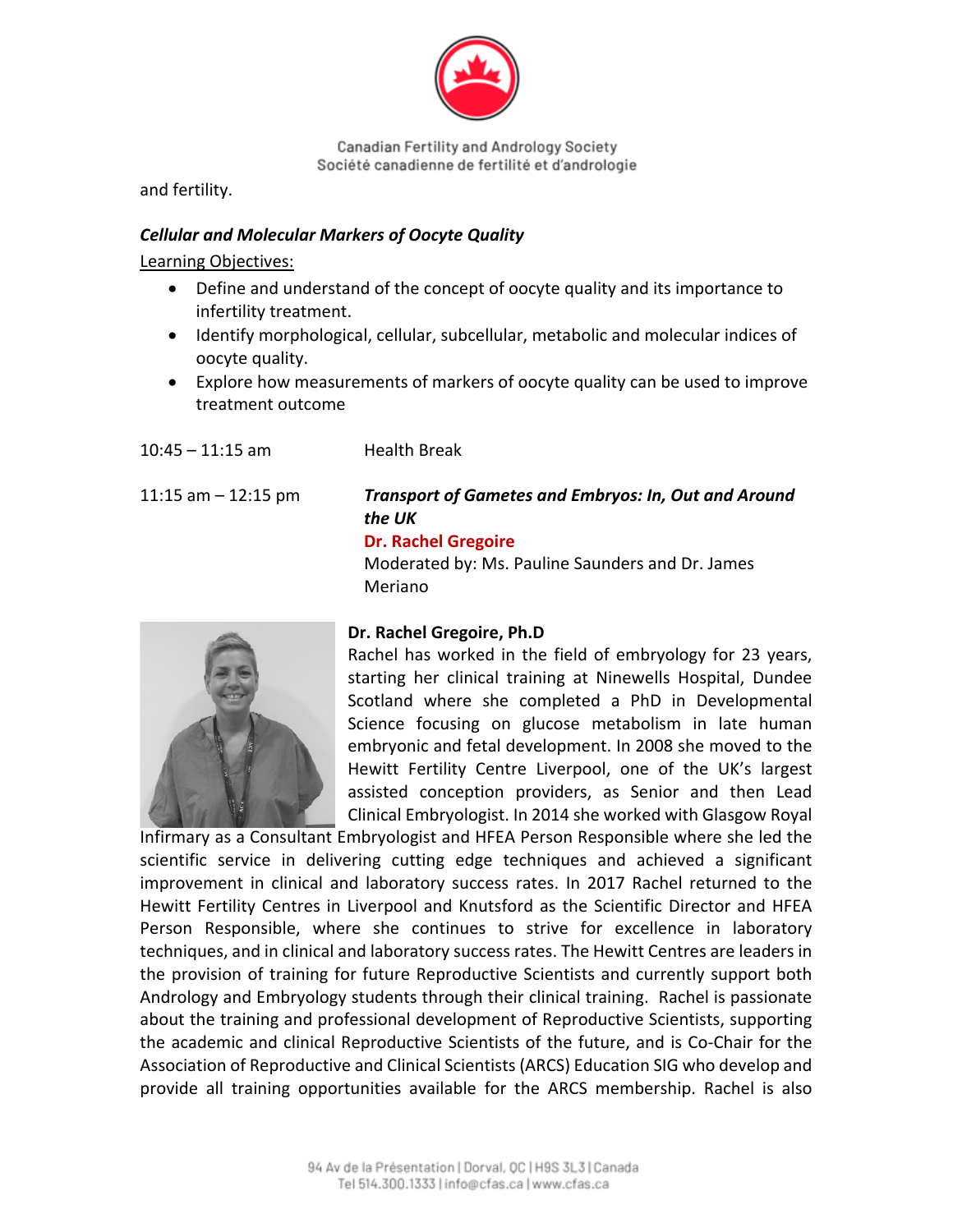

Deputy Chair of ARCS and a mentor for Laboratory Directors and HFEA Persons Responsible in the UK.

#### *Transport of Gametes and Embryos: In, Out and Around the UK*

Learning Objectives:

- Human Fertilization and Embryology Authority (HFEA) Code of Practice edition 9 ‐ revised October 2021: Guidance Note 16 Imports and Exports
- HFEA General Direction 0006 version 9: Import and Export of Gametes and Embryos (evidence)
- HFEA General Direction 0001 version 4: Gamete and Embryo Donation (to consider the impact of laws governing donation in countries outside of the UK)
- 12:15 1:30 pm Lunch

#### 1:30 – 2:30 pm *Lions, Tigers and Bears, Oh My! Learning from Comparative Embryology* **Dr. Gabriela Mastromonaco**

Moderated by: Ms. Pat Chronis‐Brown and Dr. Scot Hamilton



## **Gabriela Mastromonaco, BSc, MSc, PhD**

Gabriela Mastromonaco hasspent more than 25 years working with assisted reproductive technologies in livestock and wildlife species. Her interest in comparative reproductive biology inspired her to complete a PhD at the University of Guelph in the department of Biomedical Sciences. As Manager of Reproductive Sciences at the Toronto Zoo, she has implemented research projects to investigate fundamental questions on the reproductive biology of non‐domestic species with the goal of integrating results into conservation

management programs. With the recent additional role of Director of Conservation Science, she hopes to build multi‐disciplinary collaborations to support species recovery strategies ex situ and in situ. Gabriela currently maintains adjunct professor positions at four Canadian universities as part of her commitment to the training of future scientists and conservationists, and a research program that involves the full spectrum of reproductive technologies.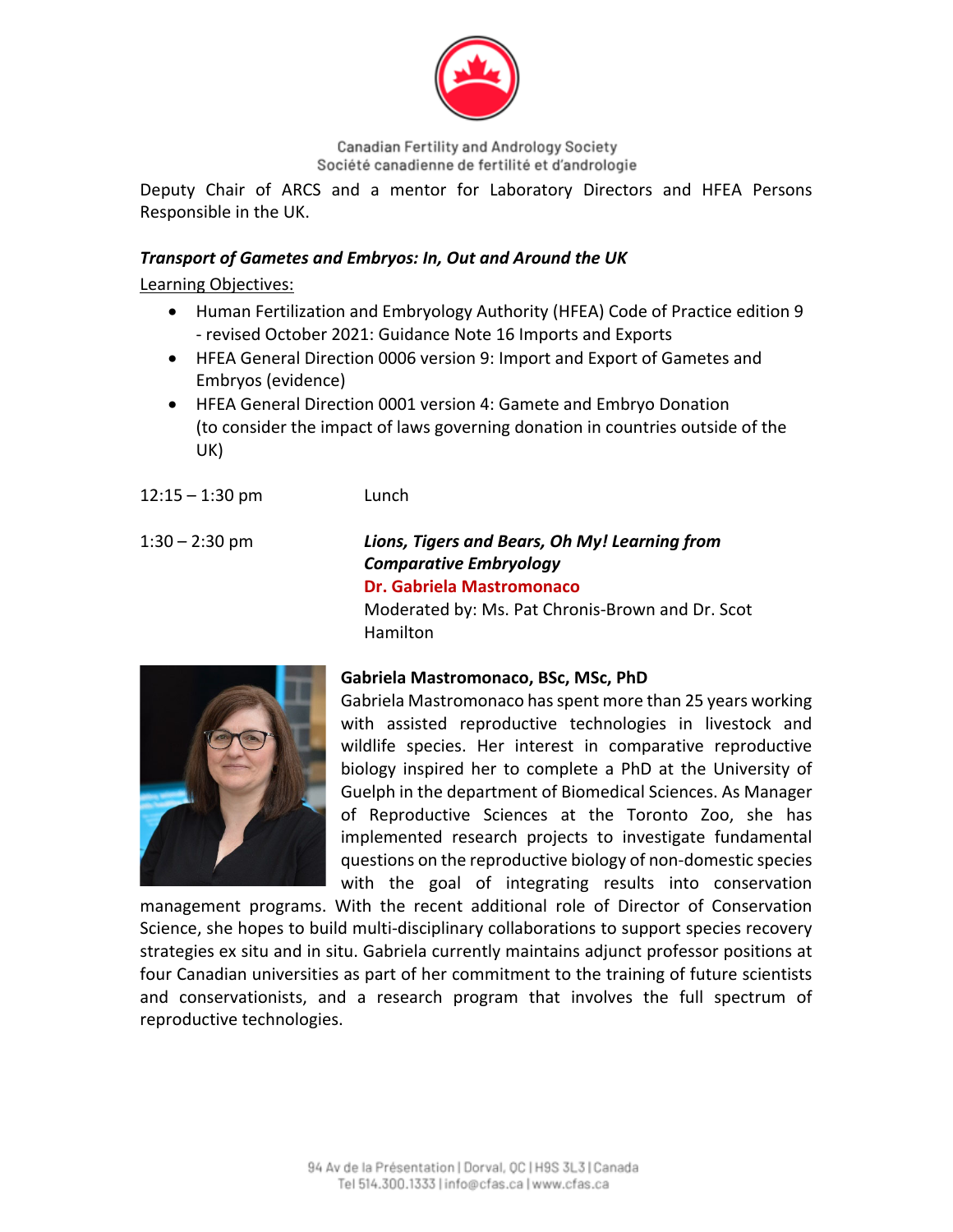

## *Lions, Tigers and Bears, Oh My! Learning from Comparative Embryology*

Learning Objectives:

- Understanding morphokinetic differences for successful embryo production
- Influence of seasonality on embryo developmental potential
- Impact of global environmental changes on gamete/embryo quality
- 2:30 3:00 pm Health Break

## 3:00 – 3:45 pm *Ethical Concerns Involving Abandoned Embryos and Gametes*

#### **Ms. Nipa Chauhan**

Moderated by: Ms. Pat Chronis‐Brown and Dr. Scot Hamilton



## **Nipa Chauhan, BSc, MHSc**

Nipa Chauhan is a bioethicist at Sinai Health in Toronto, Ontario, and teaches undergraduate and graduate bioethics courses at the University of Toronto. Nipa is a graduate of the Master of Health Sciences in Bioethics program from the Dalla Lana School of Public Health. She specializes in fertility ethics and is deeply fascinated by the ethics and economics behind public policy. Starting off with ethics‐based research on the Ontario Fertility Program,

Nipa has also investigated publicly funded fertility programs from around the world, namely the United Kingdom, Israel, and New Zealand.

Nipa is also the advisory chair of missINFORMED, an initiative that answers common health questions for women in a scientifically backed and accessible way. She is also the founder and president of Café Bioethics, an award-winning international bioethics literacy initiative.

## *Ethical Concerns Involving Abandoned Embryos and Gametes*

Learning Objectives:

- Understand the ethical and legal landscape of abandoned embryos in Canada
- Navigate the tenuous position of fertility clinics in this context
- Review cases and literature from this context

3:45 – 4:10 pm *Question and Answer Panel* **Ms. Pat Chronis‐Brown, Dr. Scot Hamilton, Dr. Jim Meriano, and Ms. Pauline Saunders**